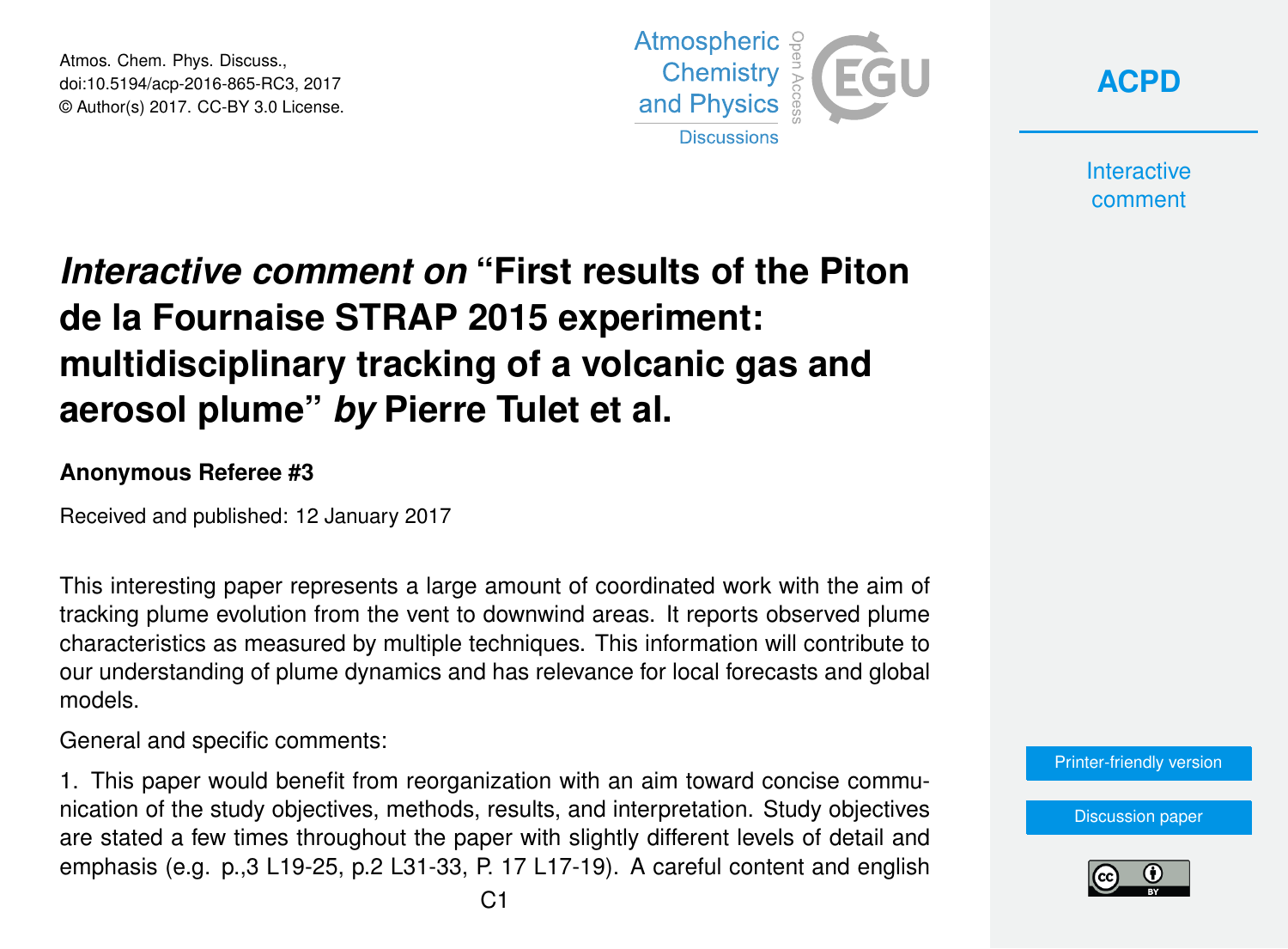language edit would help cut down on redundancy, and tighten up the narrative. Attention to consistent use of language, terms, and nomenclatures through the different sections would help the readability. Decide on one spelling for sulfur versus Sulphur, for a single date format, etc. The paper is interesting and exciting, but is hard to digest in its current format. The introduction could be condensed, as there is extraneous information.

2. Gas section (section 5) and references to gas measurements. The plots and interpretation in this section could use some revision and clarification.

a. In plot 6, I don't see the pulse of SO2 observed at the end of phase 1 (noted in the section text and conclusions). Since Novac data can have strong anomalies due to atmospheric effects, wind, etc., it would be good to corroborate the novac data with emission rates from the mobile DOAS from Sept. 7, 11, 18 to confirm your observation. Plotting all the mobile data on figure 6 seems important.

b. It seems that the data in fig. 6 plot would be much easier to see if it were a scatter plot rather than column plot. E.g. in conclusions "During most of the eruption, SO2 fluxes have been lower than 1.5-2 kt day−1." It is actually hard to see that the red columns are in that range because of the error bars, which focus your eye on the max error bar value rather than the data points. Or is there some other reason you have it as a column plot?

c. Figure 6. caption: 'The uncertainty comes from the spectroscopic retrieval, radiative transfer, wind direction and speed, and plume height. This uncertainty is used in the computation of the daily mean values as presented in Figure 5.' Can you explain how this was done? Both the calculation of the uncertainty, and how it is used to calculate the daily mean values? Or send readers to a reference, if it is published elsewhere?

d. Fig. 7 –

i. The labeling/notations on the 2 FLIR images are inconsistent with each other, and



**Interactive** comment

[Printer-friendly version](http://www.atmos-chem-phys-discuss.net/acp-2016-865/acp-2016-865-RC3-print.pdf)

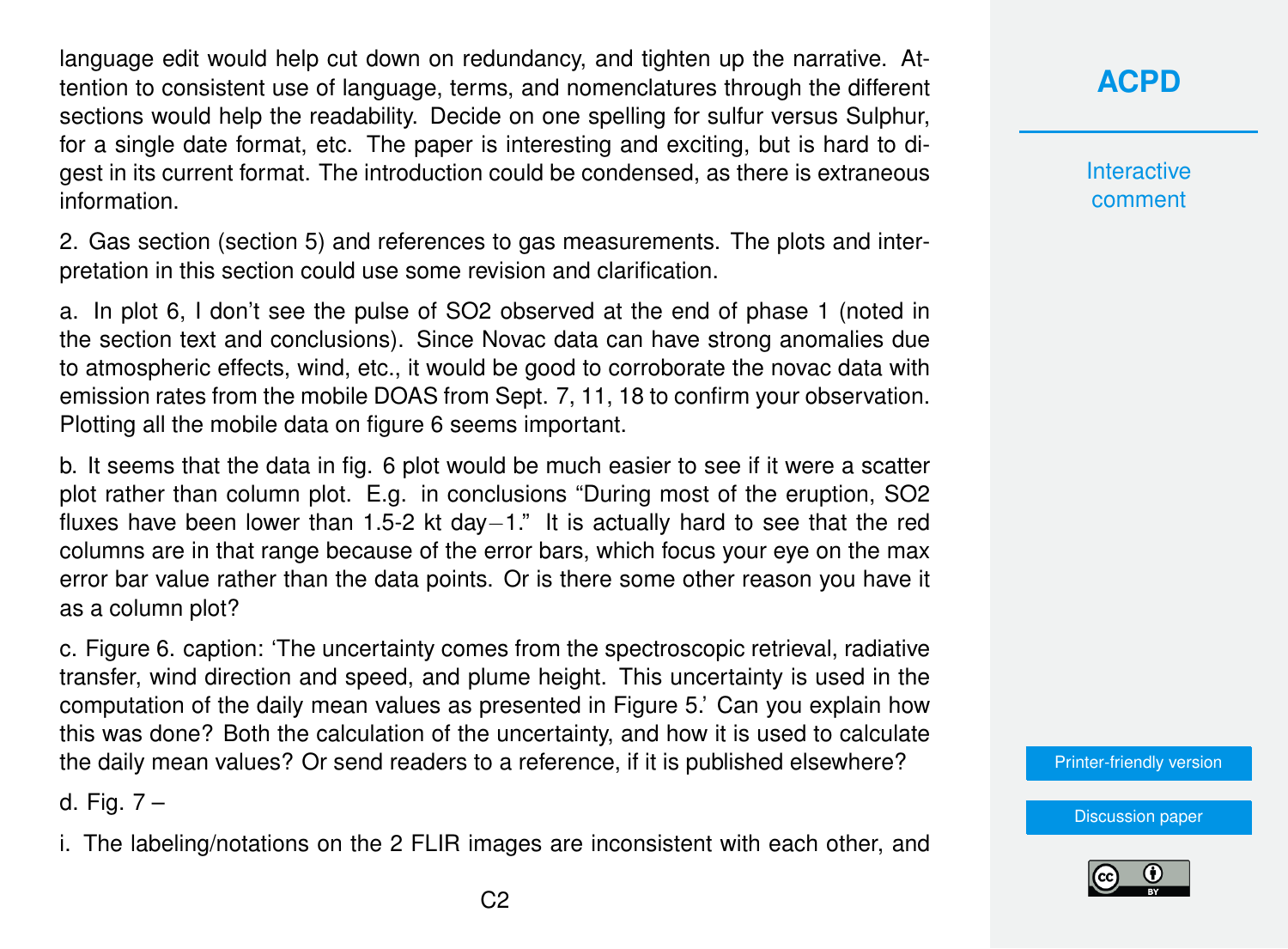would be better if they were similar (e.g. you might have a single box for the max pixels in the image like for the bottom left image)

ii. Can you say something about the FLIR images, rather than just present them? Are they included to emphasize the less vigorous eruption during May as compared to august? Or is there another point you are wanting them to demonstrate?

iii. The Photo beneath the multi-gas plots detracts from the data plot, and should either stand on its own if you feel it is showing something of importance, or remove it. The plot axis labels cannot be read easily on the multigas plots, and need to be increased in size, and the plots presented in a larger format. Can you explain the trend in the different species, and if you think the concentrations make sense based on the plume traverse? e.g. Should the SO2 and CO2 anomalies be better correlated if they are from the plume, or are the instrument response times contributing to the lack of coincidence of peaks? Might you plot the C/S and H2O/CO2 that are described in the text? It is hard to take away anything from these plots in the current presentation.

iv. Are there some interesting differences in the multi-gas data for the 2 different eruption regimes (may versus august-oct)? might you show the data more clearly and completely since the text emphasizes this gas data?

v. Important to add emission rate for the SO2 column amount profile plot. While this profile is interesting for people familiar with the technique, a plot of the mobile doas emission rates for the long eruption seems important in addition to this column amount plot.

3. Conclusions

a. The discussion of the preliminary data, and the relationship of the various data sets to each other, deserves its own section.

b. The emission rates for CO2 and H2O are not reported in the paper, although it is referred to in the conclusion. It seems a table with the reported values scattered through**Interactive** comment

[Printer-friendly version](http://www.atmos-chem-phys-discuss.net/acp-2016-865/acp-2016-865-RC3-print.pdf)

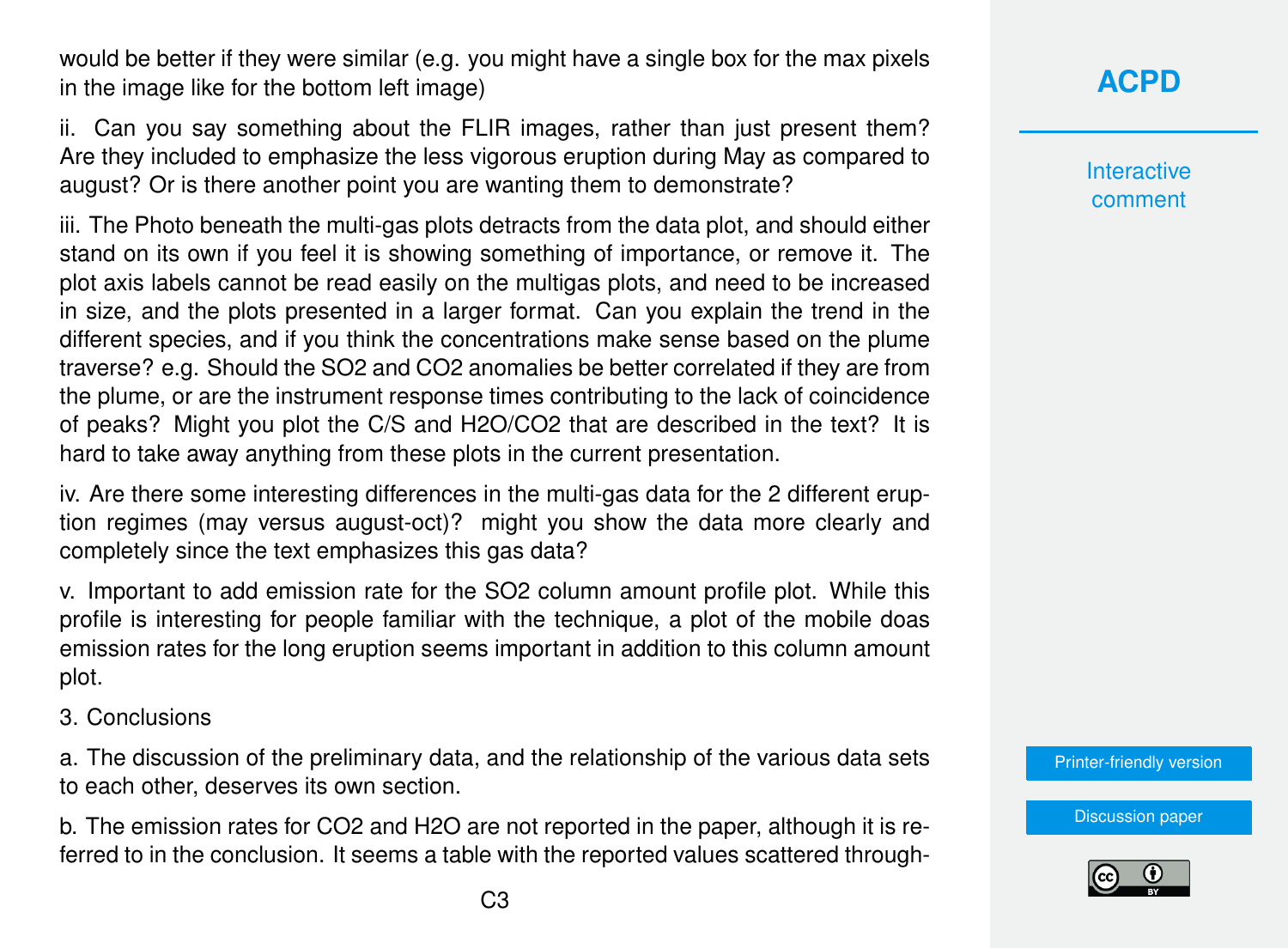out the paper, and repeated in the conclusions could help the reader (gas emission rate data, Lidar coefficients, LR, particle numbers, etc.). I think such a table could be useful for others looking into plume dispersion and chemistry at their own volcanoes.

4. References – since you refer to radiative transfer a couple of times in the paper, it would be good to add a reference. Kern, C. et. al, 2012 (or other).

Minor comments:

1. It would be helpful for the maps to have a N arrow and a scale

2. Since you are reporting SO2 to 1 ppb, you might want to state the sensitivity and resolution of the pulse fluorescence SO2 analyzer.

3. p. 14 L 16-18. Your use of the terms 'course' and 'fine' to describe your particle size cut is unconventional for most of us who think of fine particles as PM2.5. Could you quality your description with a caveat like 'course particles as defined in this study'? Or use some other term to refer to the two size fractions you are discussing?

4. P. 14 L22. Figure 10 suggests SO2 is west of the vent, so the text is confusing since it states 'east'.

5. P. 14, L33. Do you mean 'volcanic aerosol-free air masses'? Otherwise, it is confusing – since particle size distribution in aerosol-free air masses doesn't make sense.

6. The red text on figure 1 is not legible. Can you use a color that more strongly contrasts, and with better resolution?

7. P. 16 L 7-8. Can you reorganize this sentence so that it is clearer? You could start the sentence with 'Examples of the evolution. . ..' And omit the first 5 words.

8. Figure 2. Might you Label the contour lines with elevation, for people not familiar with the topography? Fig.1 helps, but you could help your reader out by labeling it in fig. 2.

**[ACPD](http://www.atmos-chem-phys-discuss.net/)**

**Interactive** comment

[Printer-friendly version](http://www.atmos-chem-phys-discuss.net/acp-2016-865/acp-2016-865-RC3-print.pdf)

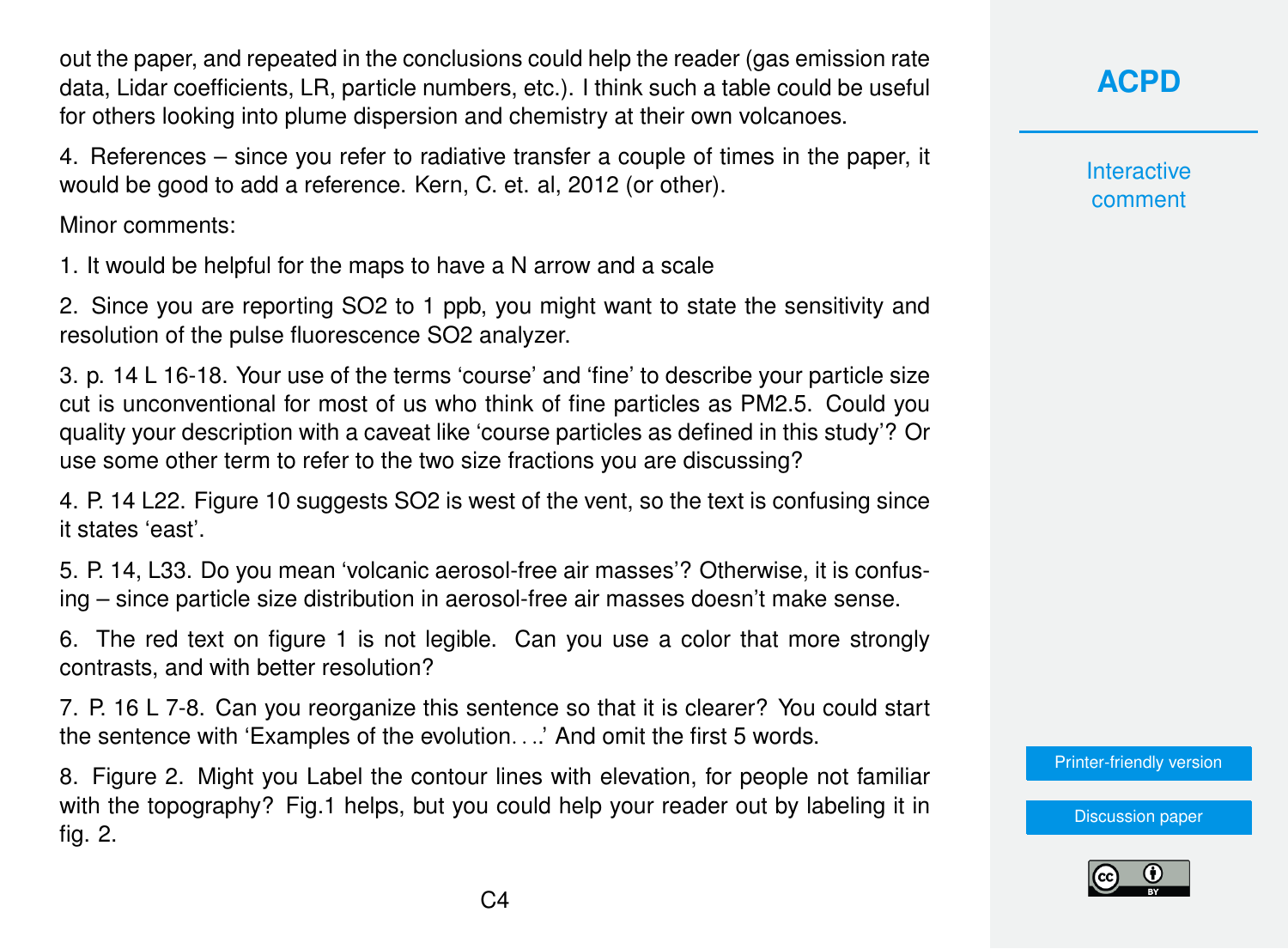9. P. 16 L21-22. The wording of this sentence is unclear as you seem to be calling the sulphuric acid the precursor gas.

10. Can you mention the double maxima modeled in fig 9 bottom left in the final sentence of section 6? Or is it explained somewhere else? What might cause that?

11. For plots, state in captions or axis label if altitude is agl or asl

12. Is the 6.8 kt/d SO2 data point noted in the conclusion (and in the earlier text) on the plot?

Technical comments:

1. Identify acronyms with first use. While some sections do a good job of this, the Introduction needs attention. The subsequent sections don't have to repeat it, but watch for how the different authors use the acronyms so there is consistency throughout the paper. P. 15: ASQUA, ACTRIS – are these defined somewhere?

2. L26 p.3 –Do you mean topography rather than morphology?

3. L14-15 p. 4 – suggest revision of sentence: The Observatoire Volcanologique du Piton de la Fournaise (OVPF/IPGP) manages the monitoring networks on the island, allowing the observatory to follow eruptive and specific volcanic events, and to describe their time and space evolution.

4. L 17 p. 4- replace Internationals with International

5. P. 12-13, look carefully at the use of the word 'aerosols' versus 'aerosol' in this section.

6. P. 13 – both UTC and local time are provided in the discussion which is helpful. Consider doing this in key sections where you are describing a process that is dependent on diurnal orographic meteorology.

7. Global replace of 'pick up' with pick-up or 'pick-up truck'

**Interactive** comment

[Printer-friendly version](http://www.atmos-chem-phys-discuss.net/acp-2016-865/acp-2016-865-RC3-print.pdf)